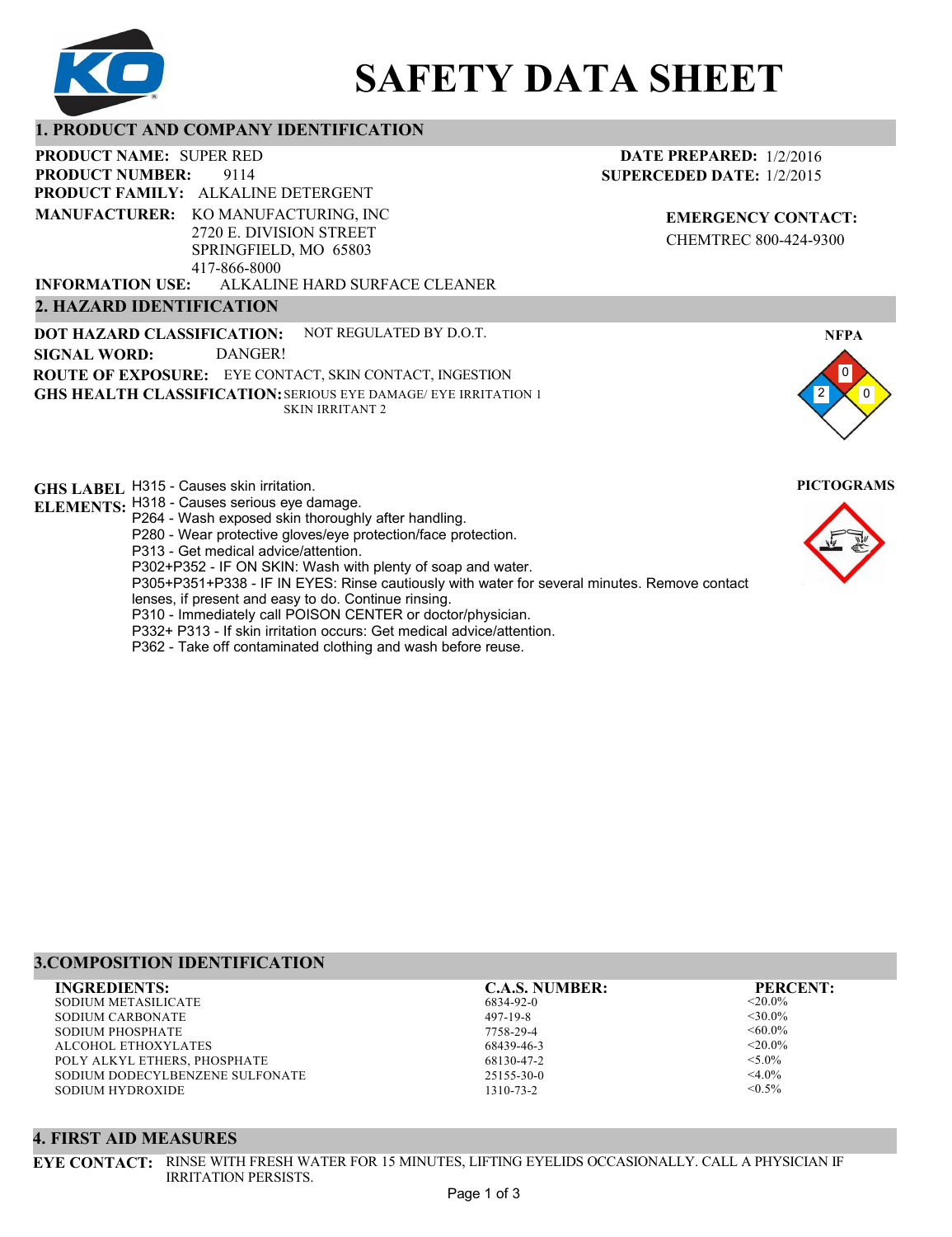# **4. FIRST AID MEASURES - CONTINUED**

**SKIN CONTACT:** RINSE WITH PLENTY OF FRESH WATER AND REMOVE CONTAMINATED CLOTHING IMMEDIATELY. CALL A PHYSICIAN IF IRRITATION PERSISTS.

**INGESTION:** RINSE MOUTH WITH FRESH WATER. DO NOT INDUCE VOMITING. CALL A PHYSICIAN IMMEDIATELY. IF CONSCIOUS, GIVE LARGE QUANTITIES OF WATER. DO NOT GIVE ANYTHING BY MOUTH IF UNCONSCIOUS.

**INHALATION:** IF OVERCOME BY EXPOSURE, REMOVE VICTIM TO FRESH AIR IMMEDIATELY. GIVE OXYGEN OR ARTIFICIAL RESPIRATION AS NEEDED. CALL A PHYSICIAN IMMEDIATELY.

## **5. FIRE FIGHTING MEASURES**

**FLAMMABLE PROPERTIES:** NON FLAMMABLE.

**FLASH POINT:** DOES NOT FLASH.

**SUITABLE EXTINGUISHING MEDIA:** DRY CHEMICAL, FOAM OR CARBON DIOXIDE, WATER SPRAY.

**UNSUITABLE EXTINGUISHING MEDIA:** NOT ESTABLISHED.

**SPECIFIC HAZARDS ARISING** NONE KNOWN.

**FROM THE CHEMICAL:**

**PROTECTIVE EQUIPMENT AND PRECAUTIONS FOR FIREFIGHTERS:** APPPROVED) AND FULL PROTECTIVE GEAR. WEAR SELF-CONTAINED BREATHING APPARATUS (PRESSURE DEMAND MSHA/NIOSH

#### **6. ACCIDENTAL RELEASE MEASURES**

**PERSONAL PRECAUTIONS:** AVOID CONTACT WITH EYES AND SKIN. WEAR PROPER PROTECTIVE EQUIPMENT WHEN DEALING WITH RELEASE.

**ENVIRONMENTAL PRECAUTIONS:** CONTAIN SPILL TO AVOID RELEASE TO THE ENVIRONMENT. KEEP CONTAINER TIGHTLY CLOSED WHEN NOT IN USE.

**METHODS FOR CONTAINMENT** CAREFULLY SWEEP UP MATERIAL AND TRANSFER TO A CONTAINER FOR REUSE OR **AND CLEAN-UP:** DISPOSAL. THOROUGHLY RINSE AREA WITH WATER.

## **7. HANDLING AND STORAGE**

**HANDLING:** HANDLE WITH CARE AND AVOID CONTACT WITH EYES AND SKIN. ALWAYS WEAR PROPER CHEMICAL RESISTANT PROTECTIVE EQUIPMENT 29CFR1910.132-138. WASH THOROUGHLY AFTER HANDLING.

**STORAGE:** STORE IN A COOL, DRY PLACE. KEEP OUT OF REACH OF CHILDREN. KEEP LID TIGHTLY CLOSED WHEN NOT IN USE.

# **8. EXPOSURE CONTROLS/PERSONAL PROTECTION**

**ENGINEERING CONTROLS:** NONE REQUIRED UNDER NORMAL USE.

**EYE / FACE PROTECTION:** CHEMICAL SAFETY GLASSES.

**SKIN PROTECTION:** CHEMICAL RESISTANT GLOVES.

**THRESHOLD LIMIT VALUE (TLV):** NOT ESTABLISHED.

**AUTO-IGNITION TEMPERATURE:** NOT ESTABLISHED.

# **9. PHYSICAL AND CHEMICAL PROPERTIES**

**PHYSICAL STATE:** SOLID. **APPEARANCE: ODOR: BOILING POINT: FREEZING POINT:** NOT ESTABLISHED. **SPECIFIC GRAVITY:** NOT ESTABLISHED. **pH (1%): EVAPORATION RATE:** NOT ESTABLISHED. **FLASH POINT: LOWER FLAMMABILITY/EXPLOSIVE LIMIT:** NOT ESTABLISHED. **UPPER FLAMMABLE/EXPLOSIVE LIMIT:** NOT ESTABLISHED. NOT ESTABLISHED. 11.5-12.0 DOES NOT FLASH. RED POWDER. CHERRY SCENT. **VISCOSITY: REALITIVE DENSITY:** NOT ESTABLISHED. **SOLUBILITY: VAPOR PRESSURE:** NOT ESTABLISHED. **VAPOR DENSITY:** NOT ESTABLISHED. **DECOMPOSITION** NOT ESTABLISHED. **TEMPERATURE: PARTICAL COEFFICIENT:** NOT ESTABLISHED. **N-OCTANOL/WATER** NOT ESTABLISHED. SOLUBLE.